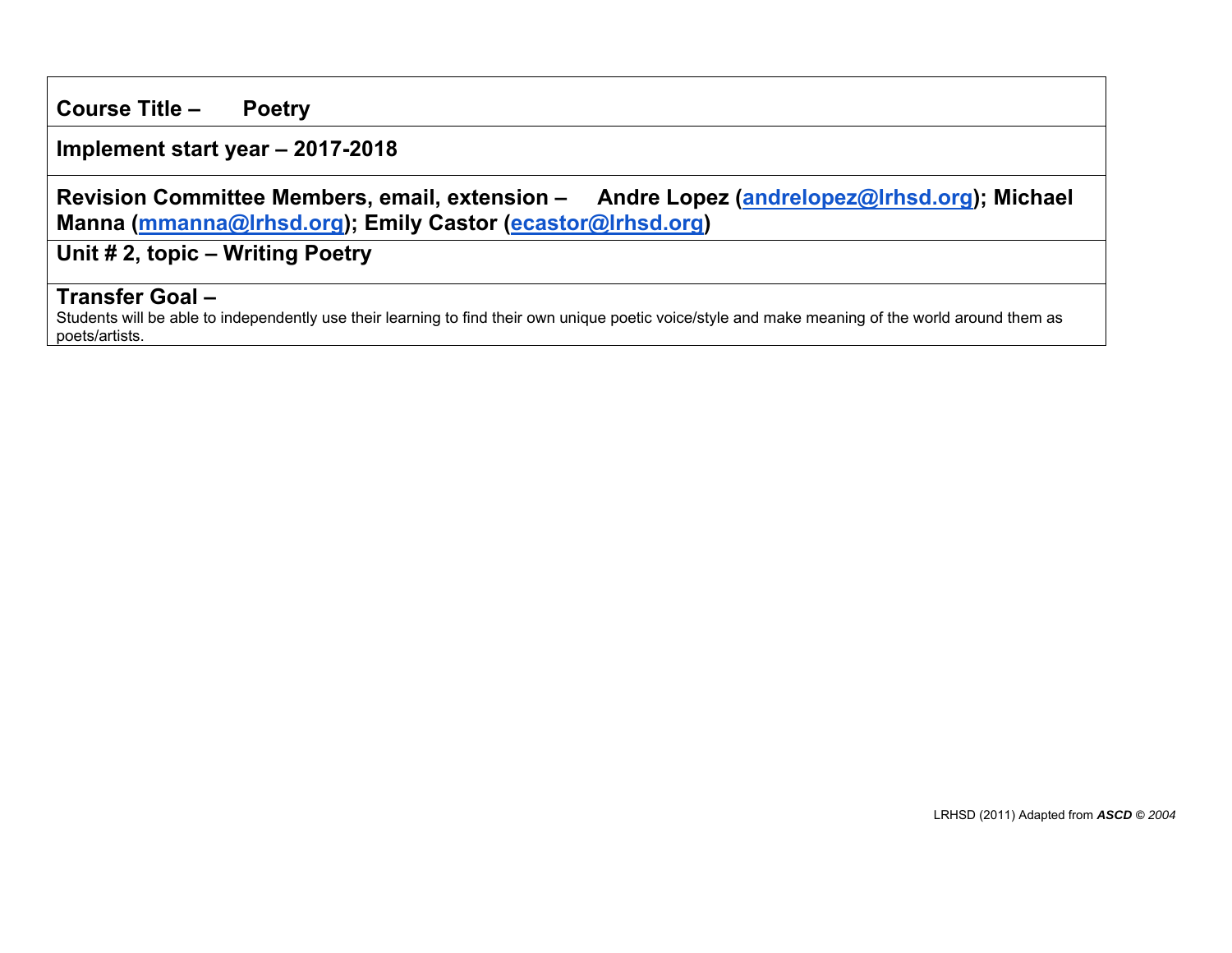| Stage 1 – Desired Results                                                                                                                                                                                                                                                                                                                                                                                                                                      |                                                                                                                                                                                                                                                                                                                                                                                                                                                                                                                                                                   |  |
|----------------------------------------------------------------------------------------------------------------------------------------------------------------------------------------------------------------------------------------------------------------------------------------------------------------------------------------------------------------------------------------------------------------------------------------------------------------|-------------------------------------------------------------------------------------------------------------------------------------------------------------------------------------------------------------------------------------------------------------------------------------------------------------------------------------------------------------------------------------------------------------------------------------------------------------------------------------------------------------------------------------------------------------------|--|
| <b>Established Goals</b><br>W.11-12.4. Produce clear and coherent writing in which the development,<br>organization, and style are appropriate to task, purpose, and audience.<br>W.11-12.5. Develop and strengthen writing as needed by planning,<br>revising, editing, rewriting, trying a new approach, or consulting a style<br>manual (such as MLA or APA Style), focusing on addressing what is most<br>significant for a specific purpose and audience. | 21 <sup>st</sup> Century Themes<br>(www.21stcenturyskills.org)<br>x Global Awareness<br>Financial, Economic, Business and<br><b>Entrepreneurial Literacy</b><br>x Civic Literacy<br><b>Health Literacy</b><br><b>Environmental Literacy</b>                                                                                                                                                                                                                                                                                                                       |  |
| W.11-12.6. Use technology, including the Internet, to produce, share, and<br>update individual or shared writing products in response to ongoing<br>feedback, including new arguments or information.<br>W.11-12.10. Write routinely over extended time frames (time for research,<br>reflection, and revision) and shorter time frames (a single sitting or a day<br>or two) for a range of tasks, purposes                                                   | 21 <sup>st</sup> Century Skills<br>Learning and Innovation Skills:<br>x Creativity and Innovation<br>x Critical Thinking and Problem Solving<br>_x _Communication and Collaboration<br>Information, Media and Technology Skills:<br>x Information Literacy<br>x Media Literacy<br>x ICT (Information, Communications and<br>Technology) Literacy<br>Life and Career Skills:<br>x Flexibility and Adaptability<br>_x__Initiative and Self-Direction<br>x Social and Cross-Cultural Skills<br>_x_Productivity and Accountability<br>x Leadership and Responsibility |  |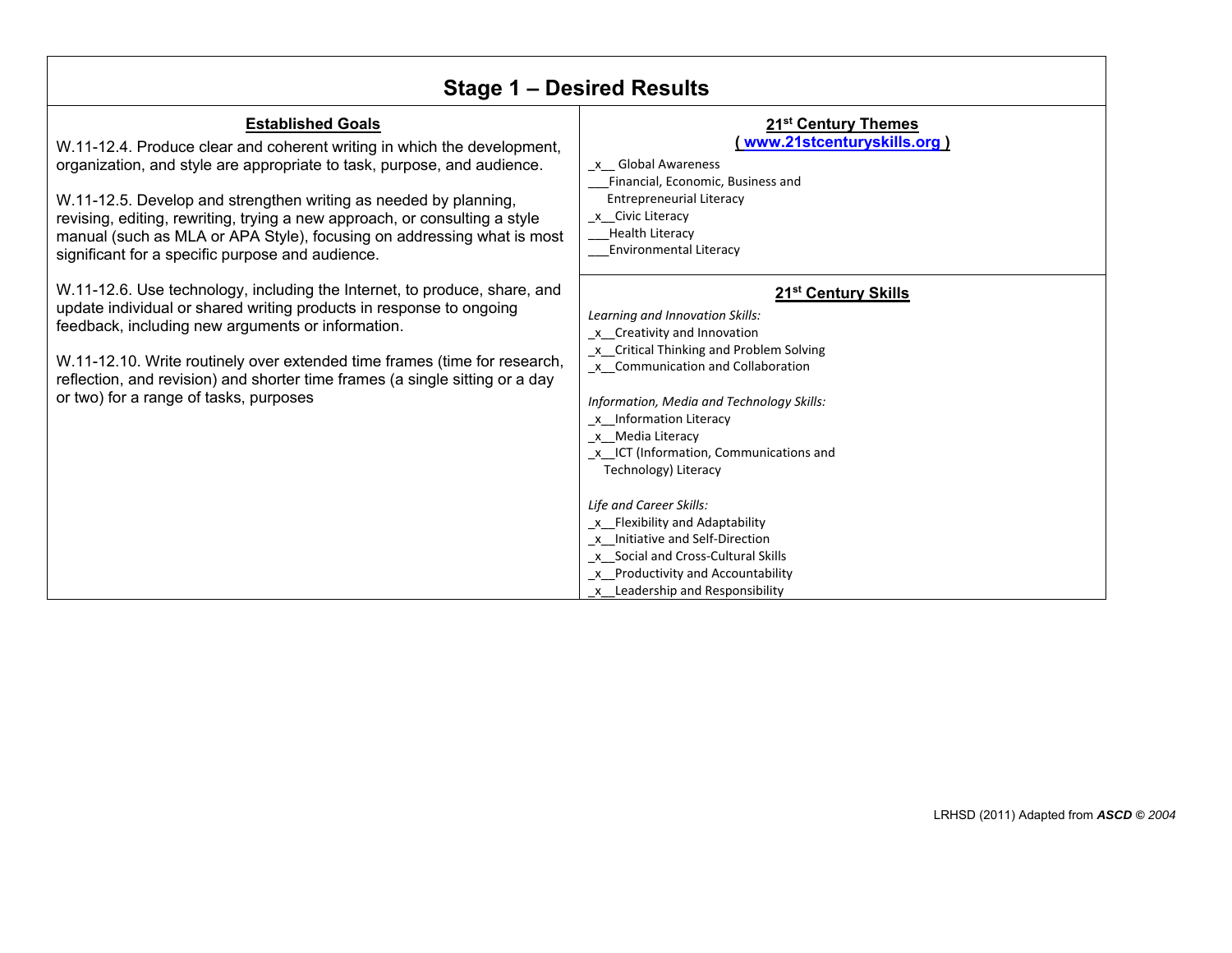| <b>Enduring Understandings:</b><br>Students will understand that                                                                                                                                      | <b>Essential Questions:</b>                                                                                                                                                                                                                                                                                             |
|-------------------------------------------------------------------------------------------------------------------------------------------------------------------------------------------------------|-------------------------------------------------------------------------------------------------------------------------------------------------------------------------------------------------------------------------------------------------------------------------------------------------------------------------|
| EU 1<br>Various styles of poetry have different forms and conventions.                                                                                                                                | EU <sub>1</sub><br>How does an understanding of the different styles and their<br>$\bullet$<br>characteristics (forms, conventions, etc.) help the writer better create<br>meaning in his/her work?                                                                                                                     |
| EU2<br>Style is influenced by cultural, historical, and personal factors.<br>Style reflects the uniqueness of each individual writer.                                                                 | EU2<br>How does the selection of a particular style shape the poet's message?<br>Does a poet choose a style/form or does the style/form choose the poet?<br>Is one form or style more powerful than another?                                                                                                            |
| EU3<br>Poets use figurative language and word choice to create<br>meaning/theme/message.                                                                                                              | EU3<br>How does word choice and figurative language simultaneously create<br>emotion while affecting meaning/theme/message?<br>Is a poem a poem without figurative language? What constitutes "a<br>poem"?                                                                                                              |
| EU4<br>Young writers need to view works through a creative and constructive<br>lens in an effort to build meaning and shape their artistic voice as a poet.                                           | EU4<br>How does constructive self-evaluation and reflection on one's writing<br>shape voice, style, and writing? What can we learn about ourselves and<br>our written voice through writing poetry?<br>$EU$ 5                                                                                                           |
| $EU$ 5<br>Conventional writing methods may not always apply to writing poetry.<br>Breaking boundaries and taking risks in writing can lead to finding one's<br>voice and place in the artistic world. | How do you write a poem? Is there a "correct" way to write a poem?<br>How do poets break boundaries of structure to open new ways of writing<br>poetry?<br>How can poetry and a complete embracing of the art of writing open<br>doors for students not only as writers, but also as young adults in the<br>real world? |
|                                                                                                                                                                                                       |                                                                                                                                                                                                                                                                                                                         |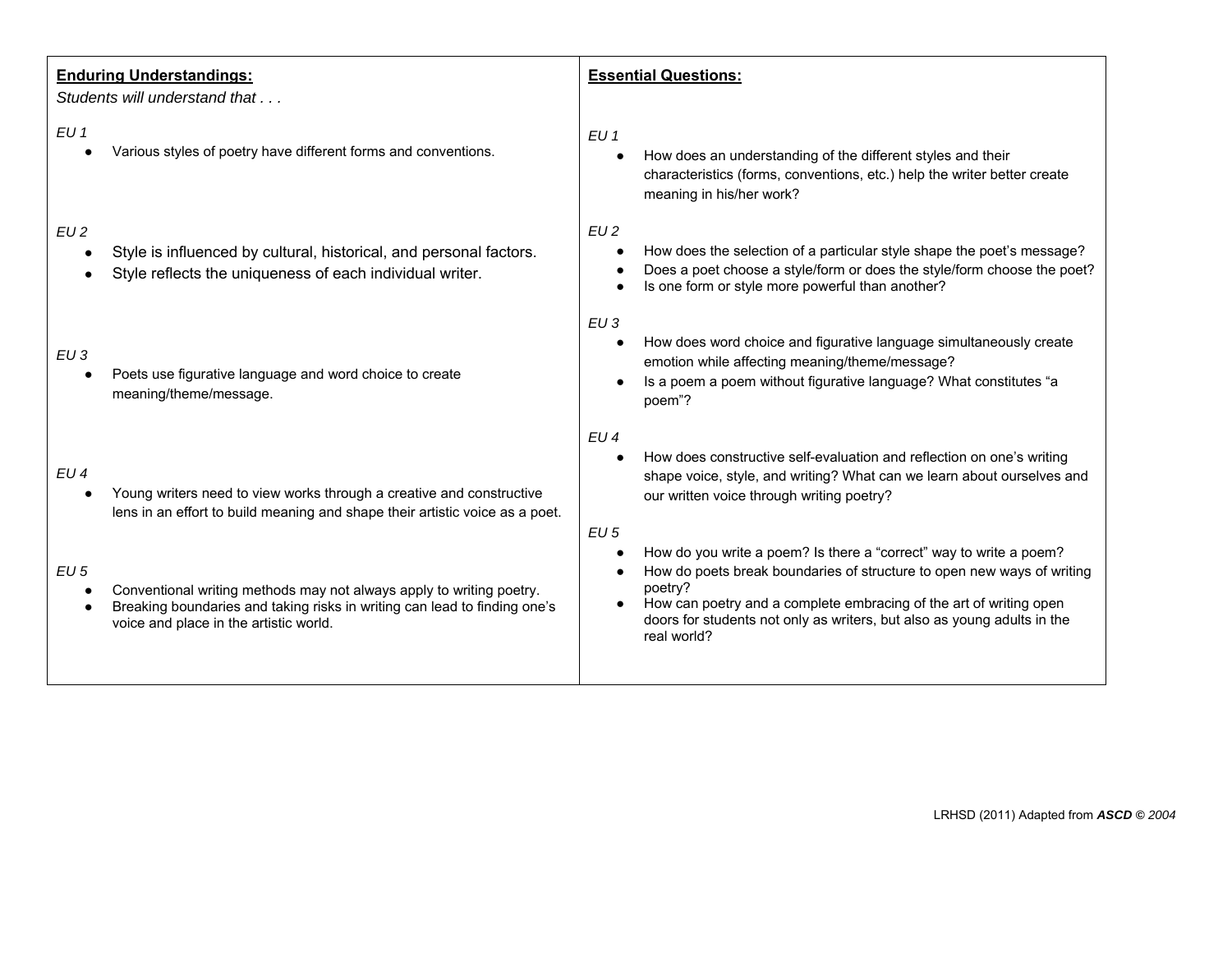| Knowledge:      | Students will know                                                                                                                          | Skills:<br>Students will be able to                                                                                                                                                                                                                                                          |
|-----------------|---------------------------------------------------------------------------------------------------------------------------------------------|----------------------------------------------------------------------------------------------------------------------------------------------------------------------------------------------------------------------------------------------------------------------------------------------|
| EU <sub>1</sub> | The various styles/forms of poetry.<br>How to incorporate characteristics of each form in their own<br>writing.                             | EU <sub>1</sub><br>Create various styles and forms of poetry. (Examples may<br>include, but not limited to: Sonnet, Free Verse/Open Form,<br>Haiku, Villanelle/Paradelle, Sestina, Pantoum, Elegy, Limericks,<br>Ballads/Lyrics, etc.)<br>Practice characteristics of specific poetic forms. |
| EU2             | The importance of style.<br>The contributing factors to a personal style.                                                                   | EU2<br>Define what "personal style" is/means.<br>List and recognize characteristics of their own style and how they<br>build/shape that style.<br>Acknowledge and reflect how a their background (cultural,<br>historical, personal factors) influence their style.                          |
| EU3             | The effect of figurative language in a poem.<br>How to employ various types of figurative language.<br>The effect of word choice in a poem. | EU3<br>Demonstrate use of figurative language.<br>Manipulate word choice in original work to convey<br>meaning/theme/message/etc.<br>EU <sub>4</sub>                                                                                                                                         |
| EU4             | How to interpret a poem beyond "what it means".<br>How to "talk" about and critique poetry.                                                 | Apply elements of interpretation beyond figurative language to<br>critique own/others' work.<br>Recognize and reflect on their own preferences for what makes a<br>poem "good" or "bad" and defend interpretation for workshopping<br>purposes.                                              |
| $EU$ 5          | Poems are not always written in the conventional manner (left to<br>right, top to bottom).                                                  | $EU$ 5<br>Create poems that stretch the boundaries of convention and<br>challenge readers in an effort to free their individual poetic voice.                                                                                                                                                |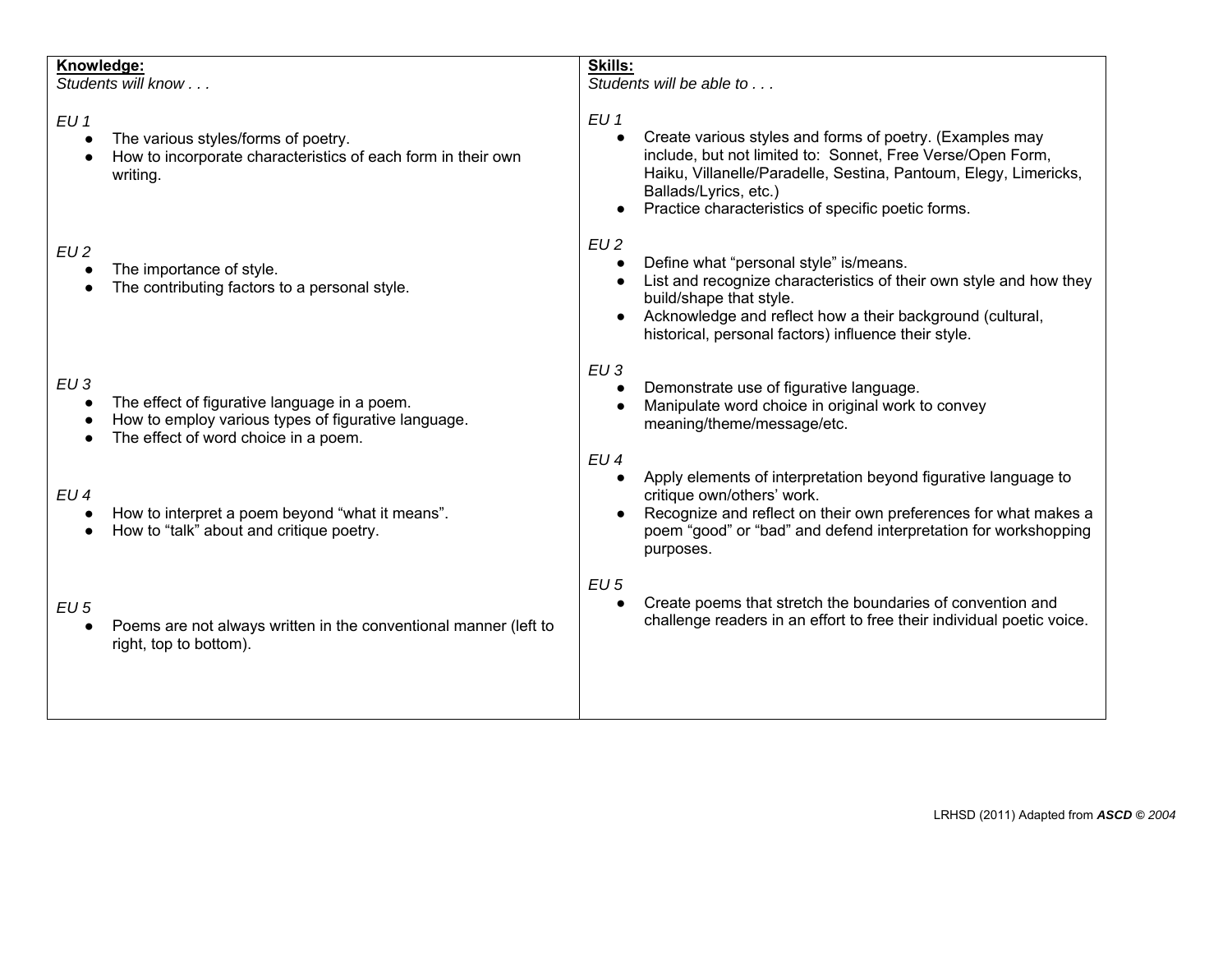## **Stage 2 – Assessment Evidence**

LRHSD (2011) Adapted from *ASCD © 2004*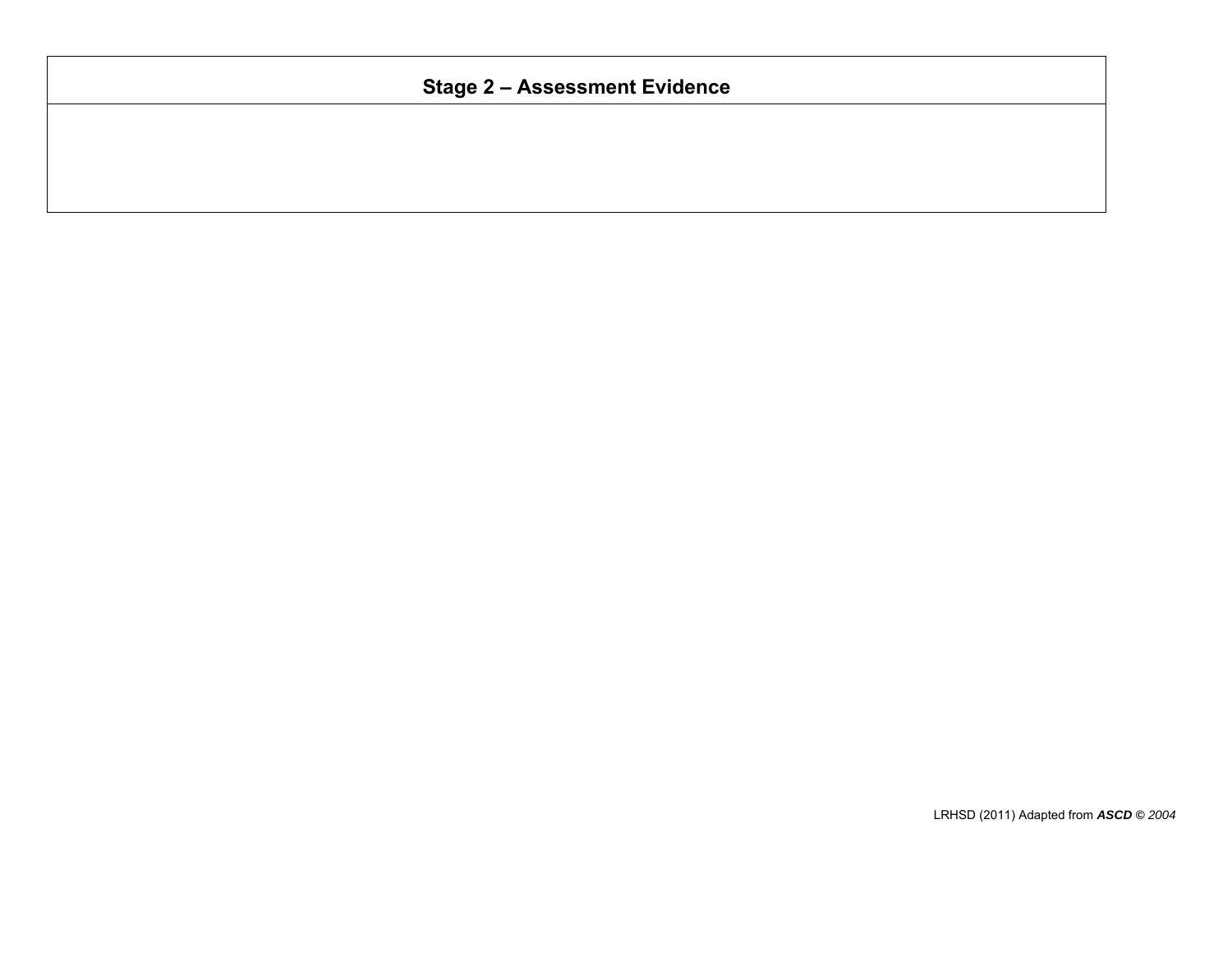**Other Recommended Evidence:** *Tests, Quizzes, Prompts, Self-assessment, Observations, Dialogues, etc.*

- Student-developed work/poetry
- Self-assessment
- Self-reflection
- Writer's Workshop
- Peer edit/Peer review
- In-class discussion
- Quizzes/Tests

## **Stage 3 – Learning Plan**

LRHSD (2011) Adapted from *ASCD © 2004*